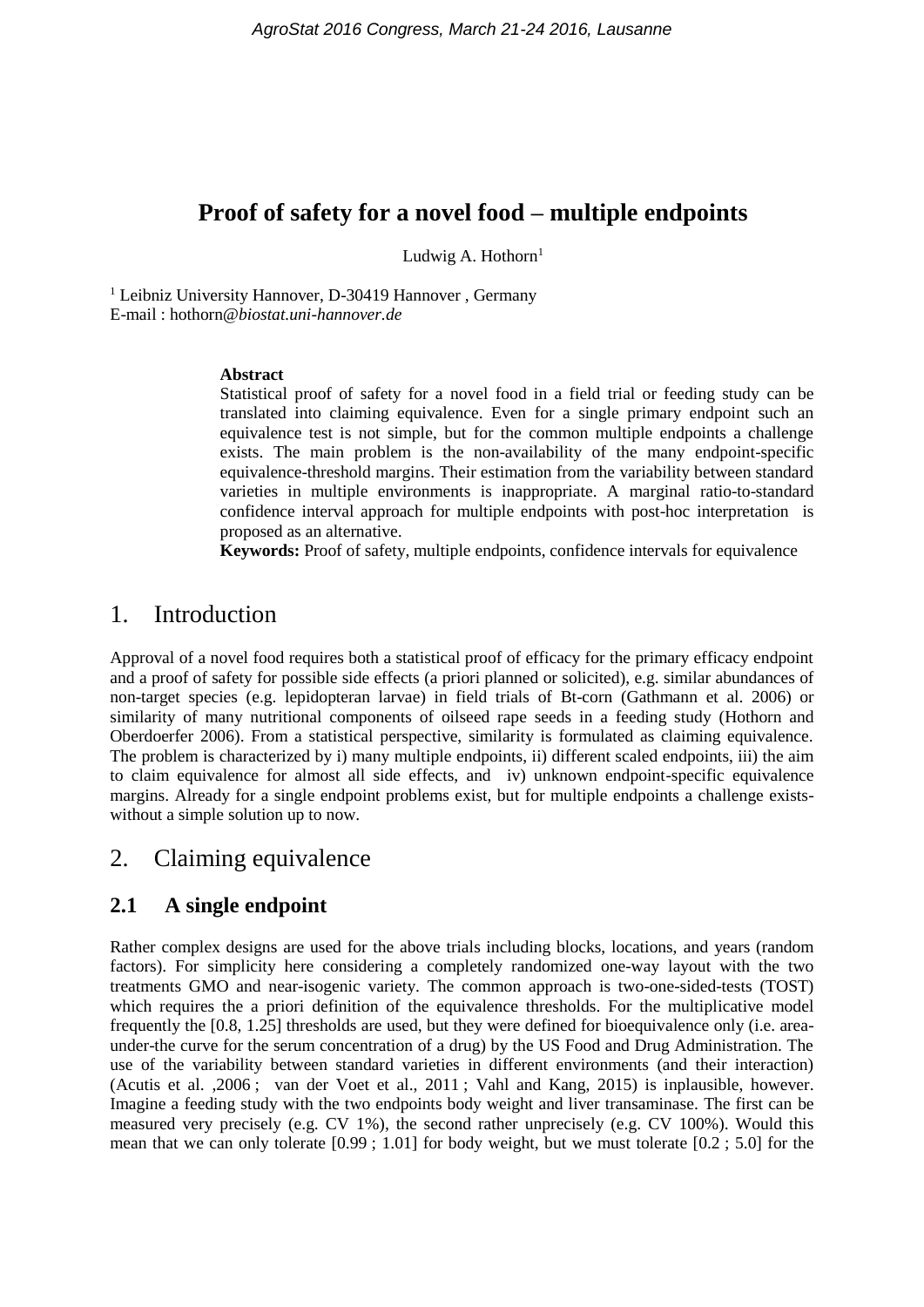liver-transaminase as still similar - certainly not ! The crux for multiple endpoints in the above trials are their rather different variances (CV's)- not nessesarily correlated with their tolerability.

TOST can be re-formulated as inclusion into a two-sided (1-2alpha) interval. Therefore, the estimated confidence limits can be used for a post-hoc interpretation of endpoint-specific tolerability- without a priori definition of the thresholds. However, because of the strong dependence between [power, alpha, variance, margin and sample sizes], endpoint-specific different conditions occur in a trial with the inherently same sample size for all multiple endpoints. This problem can not be solved (and was not solved for multiple tumors in animal long-term carinogenicity assays), but power calculation is available for some tests. By means of endpoint-specific power approach, at least the consequences of the different conditions per endpoint can be quantified.

The next problem is the definition of an appropriate effect size. Whereas for claiming superiority the difference of expected means seems the quasi-standard, for the equivalence intervals the assumption of log-normal distribution is common ; but see the serious counter-arguments (Schaarschmidt, 2013). Instead of unstandardized, standardized effect sizes can be used (Wellek, 1993) with their relationship to Cohen's effect size and the win probability (allowing an individual definition of equivalence).

An alternative is the non-parametric ratio-to-standard intervals proposed in the talk and available in the R library(pairwiseCI) (Schaarschmidt, 2016).

#### **2.2 Multiple endpoints**

Using the intersection-union test principle (IUT), a global equivalence test for multiple endpoints can be formulated. This works also with two-sided simultaneous confidence intervals. However, with increasing number of endpoints this approach is extreme conservative and ignores the (high) correlations between the endpoints (Hoffelder et al., 2015). A stepwise version can be used for almost all endpoints which represents and UIT-IUT approach (Hasler and Hothorn, 2013) which is available in the R-library (MultEq). Considering the large number of endpoints, their un-designed nature, their rather different precisions, the screening character of the trials, marginal (1-2alpha) confidence intervals for ratio-to-standard with post-hoc interpretation of their endpoint-specific tolerability are proposed in the talk. This approach will be demonstrated by real data for a feeding study using R libraries.

### **References**

- Acutis, M, Hothorn,L McNicol J van der Voet, H (2009) Statistical considerations for the safety evaluation of GMOs. *EFSA Journal* 1250: 1
- Gathmann, A; Wirooks, L; Hothorn, LA; Bartsch, Schuphan, I. (2006) Impact of Bt maize pollen (MON810) on lepidopteran larvae living on accompanying weeds. *Molecular Ecology* 15: 2677-2685.
- Hasler M, Hothorn LA (2013). Simultaneous confidence intervals on multivariate non-inferiority. *Statistics in Medicine* 32(10), 1720-1729.
- Hoffelder, Th., Gössl R. and Wellek S. (2015) Multivariate Equivalence Tests for Use in Pharmaceutical Development, *J. Biopharm. Stat.*, 25:3, 417-437.
- Hothorn, LA and Hasler, M. (2008). Proof of hazard and proof of safety in toxicological studies using simultaneous confidence intervals for differences and ratios to control. *J. Biopharm Stat.* 18: 915-933.